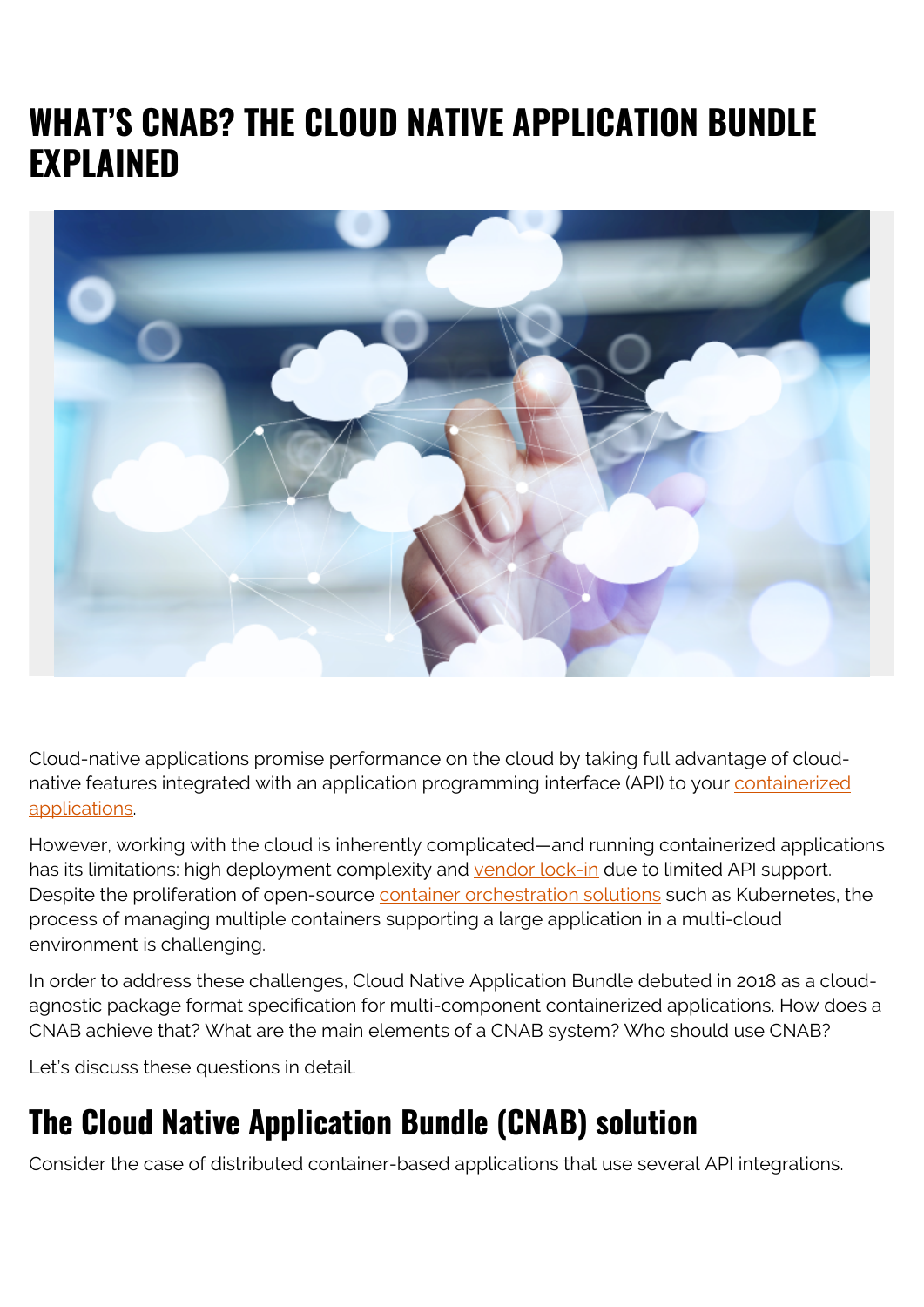#### **Cloud Native Application Bundle**

The containers operating as executable units of the software application package the code, libraries, and dependencies in a standardized way to run on traditional data centers or in cloud environments. Additional services including [virtual machines](https://blogs.bmc.com/blogs/containers-vs-virtual-machines/) (VMs)

and [Function as a Service](https://blogs.bmc.com/blogs/faas-function-as-a-service/) (FaaS) are also packaged, along with [load balancers](https://blogs.bmc.com/blogs/load-balancing/) and other REST API connected services.

Before a package is deployed for a specific cloud environment, it must include all components necessary to enable full integration and support with the host infrastructure.

The problem arises with the limited integration support and manual configuration efforts required to run the app in dynamic cloud environments or [migrating between cloud vendors.](https://blogs.bmc.com/it-solutions/multi-cloud-adoption-and-migration.html) Additionally, you have a range of manual tasks associated with [configuration management](https://blogs.bmc.com/blogs/configuration-management/) and container package installation, including:

- Managing and verifying package content credentials
- Managing offline and versioned installations
- Testing, signing, and verifying installer details
- Managing audit trails and regular reporting for regulatory and organizational policy compliance
- Uninstalling and deprovisioning of resources

# **Components of CNAB**

The Cloud Native Application Bundle format provides a standardized description and guideline for packaging apps to run on [multi-cloud environments,](https://blogs.bmc.com/blogs/multi-cloud-strategy/) [edge computing,](https://blogs.bmc.com/blogs/edge-computing/) or other loT applications and services. CNAB contains the following *bundle* items:

- **The Bundle description** such as version, tags, keywords, and other asset descriptions. These descriptions include the schema version, top-level package information, list of credentials and schema definitions.
- **Details of the installer program**, called the 'invocation image', that helps locate and execute the referenced items. The map of images and information on invocation images is included.
- **List of parameters required by the bundle**, including standardized and user-defined configuration items. Custom actions may be referenced as required.
- **The outputs, path, and environment variables** necessary to execute the bundle.

The CNAB packages the bundle and runtime filesystems that can be processed to retrieve the referenced content from existing repositories. Cryptographic verification is adopted to ensure that the sourced repositories are trusted and referenced correctly.

The CNAB document also contains details on how the invoked file images are installed, including the system layout and schema.

## **Who is CNAB for?**

CNAB is an infrastructure tool that can be used by developers, Ops, and even B2B users in a bundle marketplace—or customers directly could use it, too. Consider the CNAB as a unified immutable install of an app container system that can be reused for every installation process in a few simple clicks.